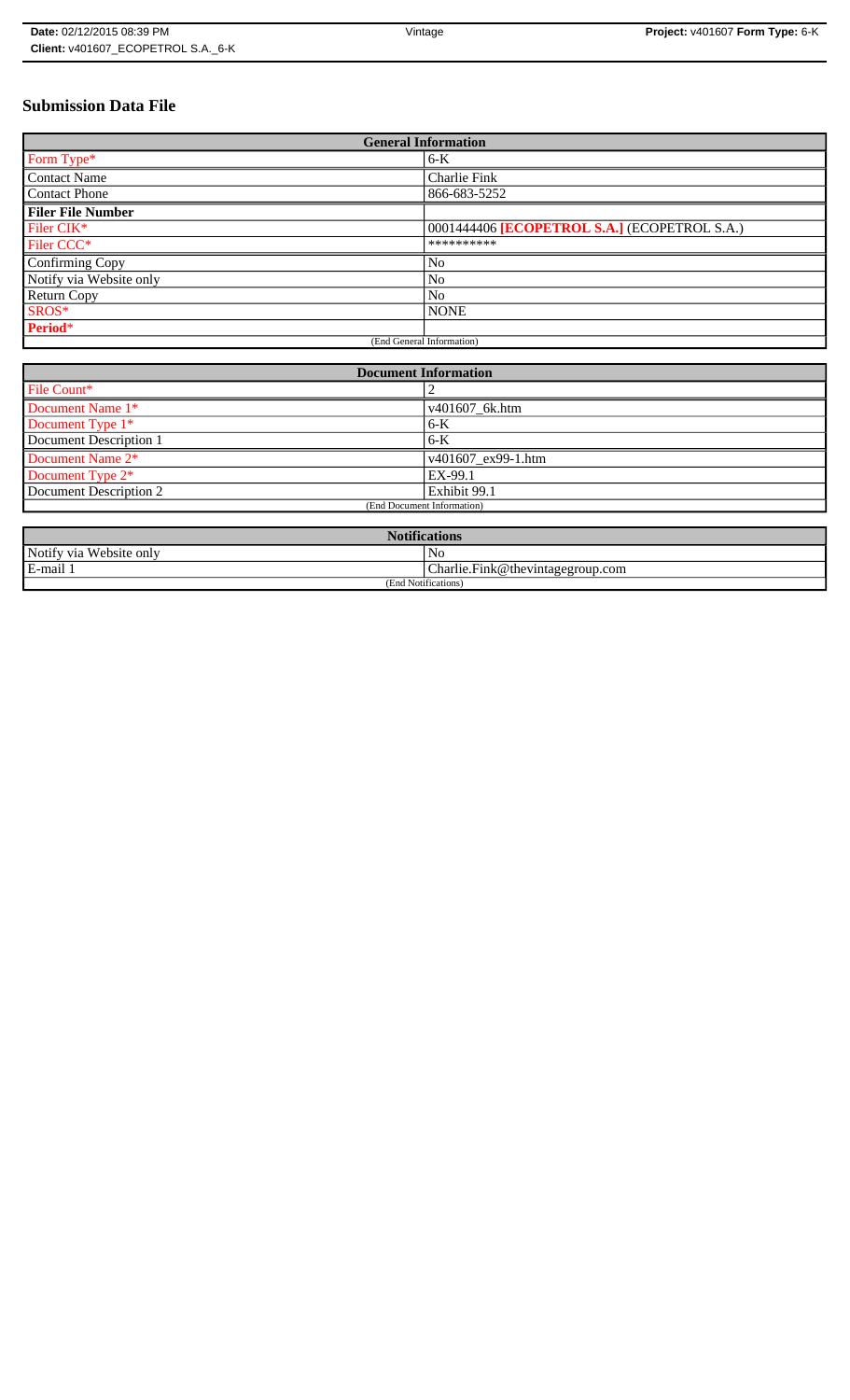#### **UNITED STATES**

### **SECURITIES AND EXCHANGE COMMISSION Washington, D.C. 20549**

**FORM 6-K**

#### **REPORT OF FOREIGN PRIVATE ISSUER PURSUANT TO RULE 13a-16 OR 15d-16 UNDER THE SECURITIES EXCHANGE ACT OF 1934**

For the month of February, 2015 Commission File Number 001-34175

ECOPETROL S.A.

(Exact name of registrant as specified in its charter)

N.A.

(Translation of registrant's name into English)

COLOMBIA

(Jurisdiction of incorporation or organization)

Carrera 13 No. 36 – 24 BOGOTA – COLOMBIA

(Address of principal executive offices)

Indicate by check mark whether the registrant files or will file annual reports under cover of Form 20-F or Form 40-F.

Form 20-F  $\boxtimes$  Form 40-F  $\Box$ 

Indicate by check mark if the registrant is submitting the Form 6-K in paper as permitted by Regulation S-T Rule 101(b)(1)

 $Yes \Box No \boxtimes$ 

Indicate by check mark if the registrant is submitting the Form 6-K in paper as permitted by Regulation S-T Rule 101(b)(7)

Yes $\Box$  No  $\boxtimes$ 

Indicate by check mark whether the registrant by furnishing the information contained in this form is also thereby furnishing the information to the Commission pursuant to Rule 12g3-2(b) under the Securities Exchange Act of 1934.

#### Yes □ No ⊠

If "Yes" is marked, indicate below the file number assigned to the registrant in connection with Rule 12g3-2(b): 82- N/A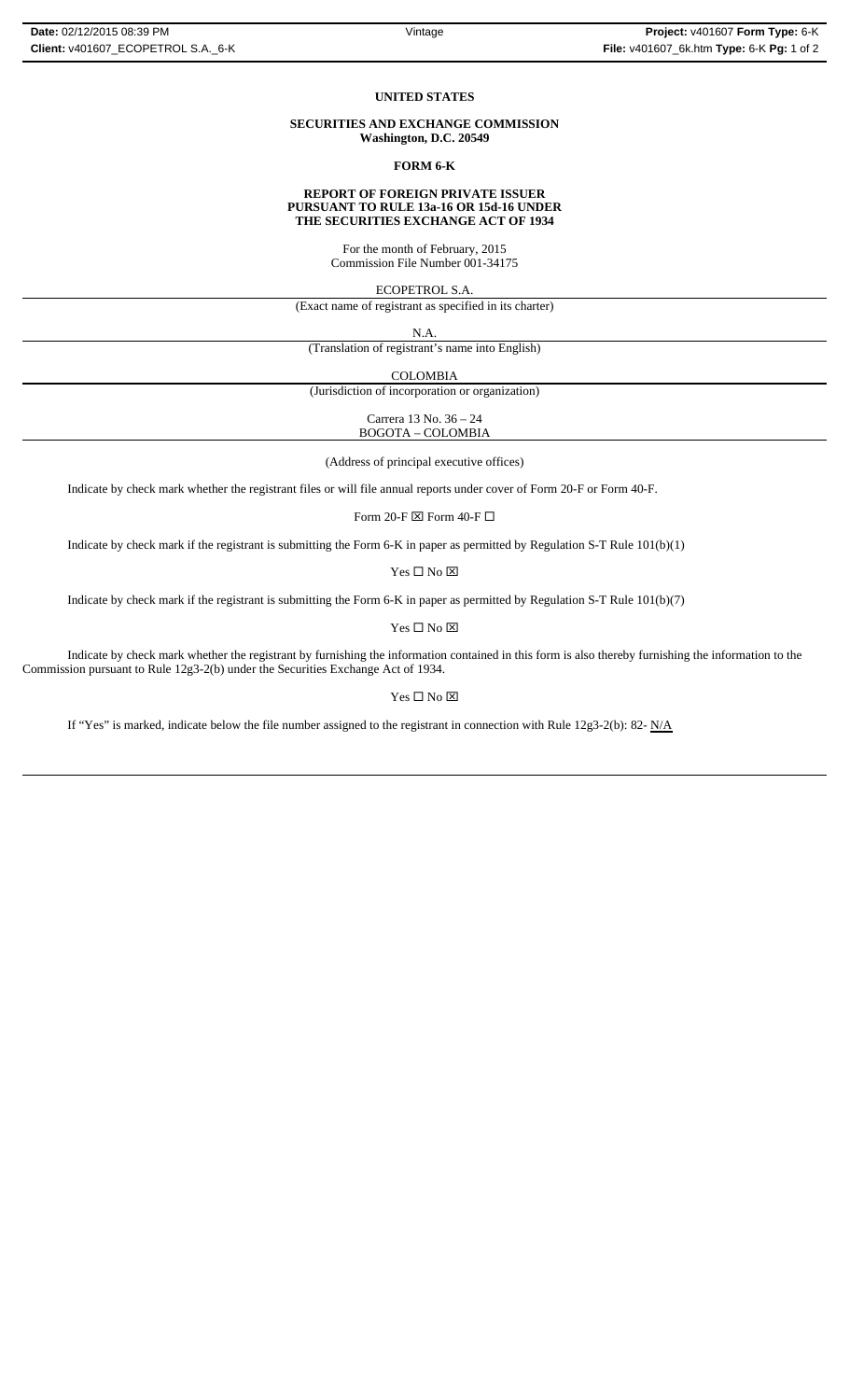**SIGNATURES**

Pursuant to the requirements of the Securities Exchange Act of 1934, the registrant has duly caused this report to be signed on its behalf by the undersigned, thereunto duly authorized.

Ecopetrol S.A.

By: /s/ Magda Manosalva Name:Magda Manosalva Title: Chief Financial Officer

Date: February 12, 2015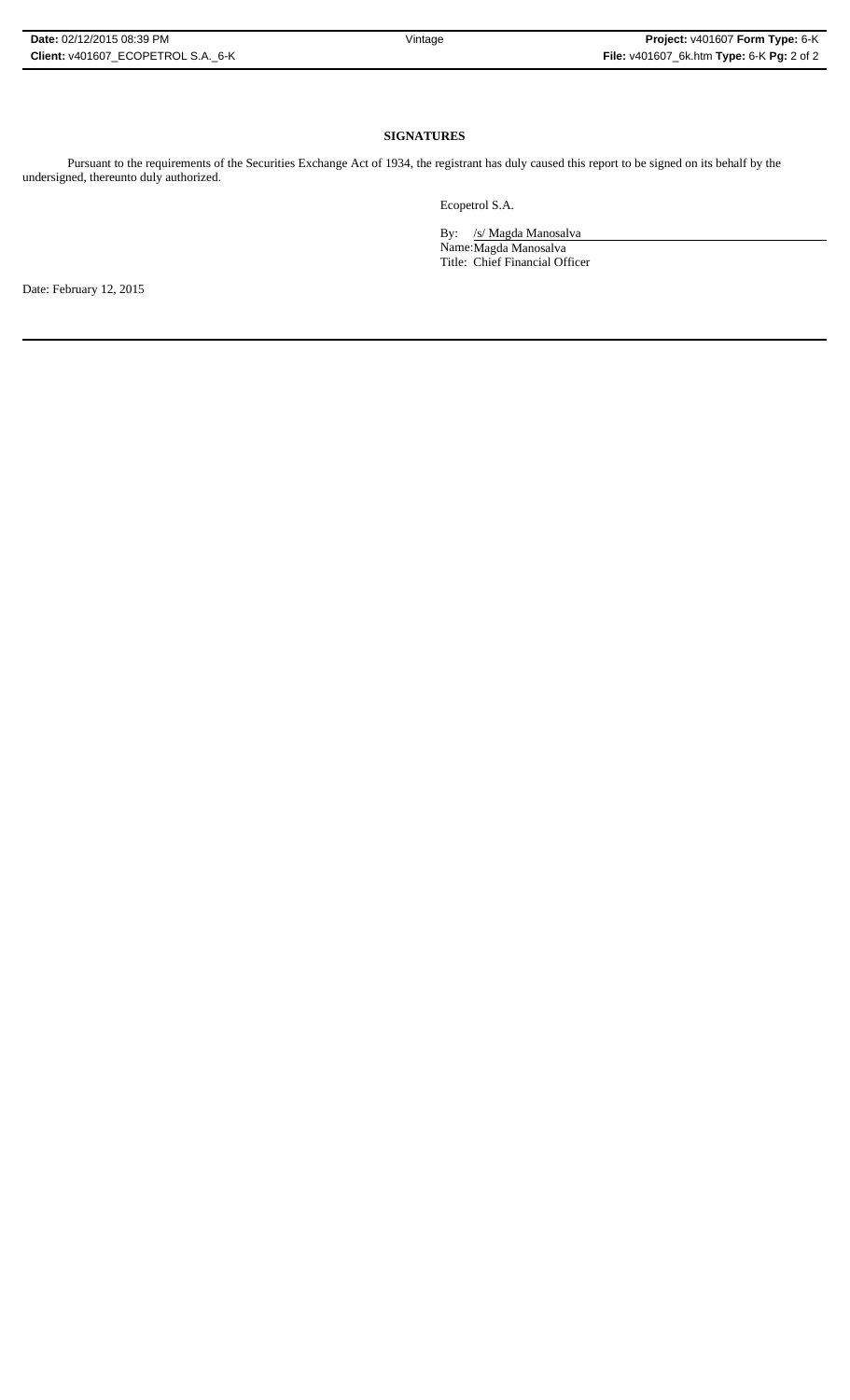# **Exhibit 99.1**

## **Ecopetrol obtains financing for its 2015 investment plan through a US\$1.925 Billion international credit facility**

Ecopetrol (BVC: ECOPETROL; NYSE: EC; TSX: ECP) announces that, on February 12, 2015, it entered into a loan agreement of US\$1.925 billion. The transaction was accomplished with the participation of eight international banks: JPMorgan Chase Bank, N.A.; BNP Paribas; Mizuho Bank Ltd; Bank of America, N.A.; HSBC Bank USA, National Association; Banco Bilbao Vizcaya Argentaria S.A., Grand Cayman Branch; Banco Santander, S.A.; Citibank, N.A. The Company fulfilled all of the procedures and approvals required by the competent Colombian authorities prior to closing the transaction.

The financing transaction has a 5 year tenor, with a bullet repayment and semiannual interest payments at a rate of LIBOR plus 140 basis points. These financing terms reflect the recognition of Ecopetrol as an investment grade company and its strong cash flow generating capacity.

The proceeds obtained will be used to finance the investment plan and general corporate purposes.

"This international credit transaction ratifies the confidence in our company and is a vote of confidence on the company's capacity to face the current international environment of lower oil prices," remarked Ecopetrol CEO, Mr. Javier Gutierrez.

# **Bogotá D.C., February 13, 2015**

-----------------------------------------

*Ecopetrol is the largest company in Colombia and is an integrated oil & gas company; it is among the top 50 oil companies in the world and among the four top ones in Latin America. Besides Colombia - where it generates over 60% of the national production - it has exploration and production activities in Brazil, Peru & the US (Gulf of Mexico). Ecopetrol owns the largest refinery in Colombia and most of the pipeline and multi-product pipeline network in the country, and is significantly increasing its participation in bio-fuels.*

*This release contains statements that may be considered forward looking statements within the meaning of Section 27A of the U.S. Securities Act of 1933 and Section 21E of the U.S. Securities Exchange Act of 1934. All forward-looking statements, whether made in this release or in future filings or press releases or orally, address matters that involve risks and uncertainties, including in respect of the Company's prospects for growth and its ongoing access to capital to fund the Company's business plan, among others. Consequently, changes in the following factors, among others, could cause actual results to differ materially from those included in the forward-looking statements: market prices of oil & gas, our exploration and production activities, market conditions, applicable regulations, the exchange rate, the Company's competitiveness and the performance of Colombia's economy and industry, to mention a few. We do not intend, and do not assume any obligation to update these forward-looking statements.*